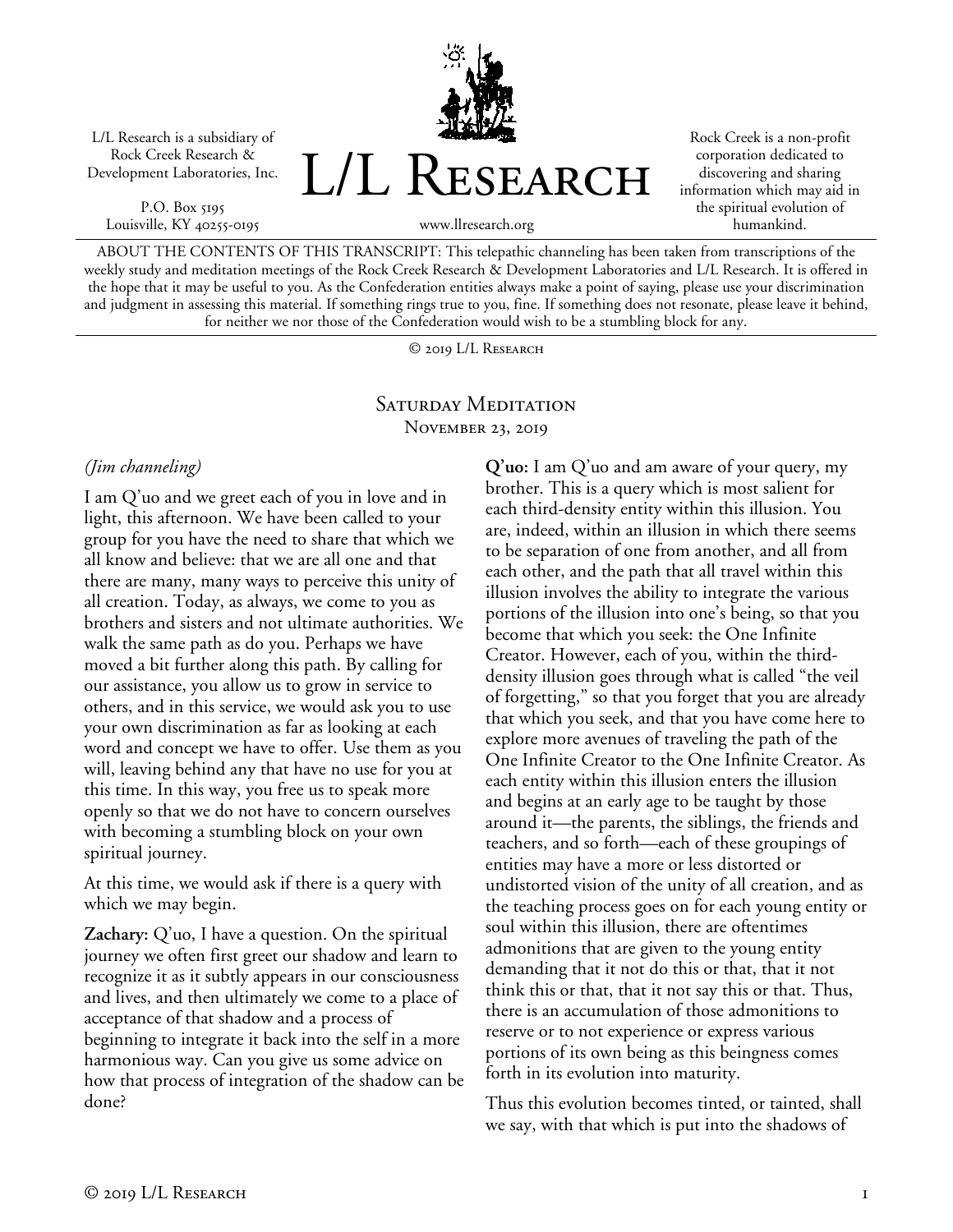the unconscious or the lower levels of the conscious so that they are not totally dismissed by the young entity, but are held in a kind of reserve, so that from time to time these shadow portions of the self that have been created by the educational process in the young entity, make a portion of themselves apparent to the young entity in perhaps an uncontrollable way, so that there is the disbursing of the dark energy, perhaps in anger, perhaps in confusion perhaps in some way in which the young entity is unaware that its own shadow side is seeking to express itself in a manner which may or may not be consummate with the experience that the young entity is having.

As the entity grows into maturity, there is more and more of the addition to the shadow side of the self that the young entity then begins to experience as a mature entity as that which is not desired, that which is ignored, that which is not successfully repressed in all instances. [It is necessary for each seeking self to] become aware of the shadow side, and aware of not just its existence but its value, for there is a portion of the entity's self contained within the shadow side of the self that can add to the entity's ability to explore more of its own being as a representation of more of the environment in which it lives and moves and has its being.

If the conscious seeker of truth, then, becomes aware of this shadow side, and within the meditative state begins to invite more and more of this shadow self to reveal itself, to invite the shadow self to sit in meditation with it, to sit and explore the true nature of the entire being of this seeking soul, and of the creation as a whole, then the maturing conscious seeker of truth begins to be informed in a manner which shows the origins of this shadow side so that it may be seen to have been blocking various energies of positivity and growth that were attempting to move through the entity as it experienced the catalyst of its daily round of activities. There [may be] the invitation to the shadow side to begin to reveal itself a little at a time so that the conscious seeker of truth can see where each portion of the shadow side originated, where there was indeed positivity that was shunned or discouraged, perhaps in areas of sexuality, in areas of individual expression of identity that did not match with the consciousness of those teachers around it, perhaps in areas of originality of creation that were not understood by the teachers of the young entity so

that these areas of creativity were shunned and shunted into that shadow side of the self.

Thus, within the meditative state, by inviting these various portions of the shadow side to express themselves to the conscious seeker of truth, this seeker then may discover that within the shadow side there are qualities that are most helpful in the spiritual path. Perhaps there is a toughness, a grittiness that can see one through difficult situations because the shadow side has had to be shunned aside for so long. Perhaps there is a creativity to the shadow side that may aid the spiritual seeker in looking at the daily round of activities and the processing of catalyst of others, in a new or novel way that aids the perceptions of the conscious seeker in a manner that allows it to become more and more of the One Infinite Creator, and to see more and more of the One Infinite Creator in those beings around one, in the environment around one, in every portion of the existence that the spiritual seeker of truth is aware of.

Is there another query at this time?

**Zachary:** No, thank you, Q'uo.

**Q'uo:** I am Q'uo and we thank you, my brother. Is there another query to which we may speak?

**Questioner:** Q'uo, some 21st Century scientists are suggesting that Jesus' corpse dematerialize in his tomb. Can you speak on this? Did Jesus' corpse dematerialize in his tomb?

**Q'uo:** I am Q'uo and am aware of your query, my brother. This is a concept which is, in general, correct, but in details is somewhat difficult to discuss in your language. However, we shall attempt to speak to this point. As the entity Jesus, who became the Christ, a son of God, moved through its incarnation, it traveled to many different locations at an early age so that it may explore more and more of the nature of what might be called truth, more and more of the nature of the evolutionary experience that is available to each entity at all times within the third-density experience.

As it traveled to these various locations, studying with various masters, it became aware that as it was able, in its meditative state, to enter into a unity with the One Infinite Creator, whom the entity called the Father, then the entity known as Jesus eventually became able to blend its totality of being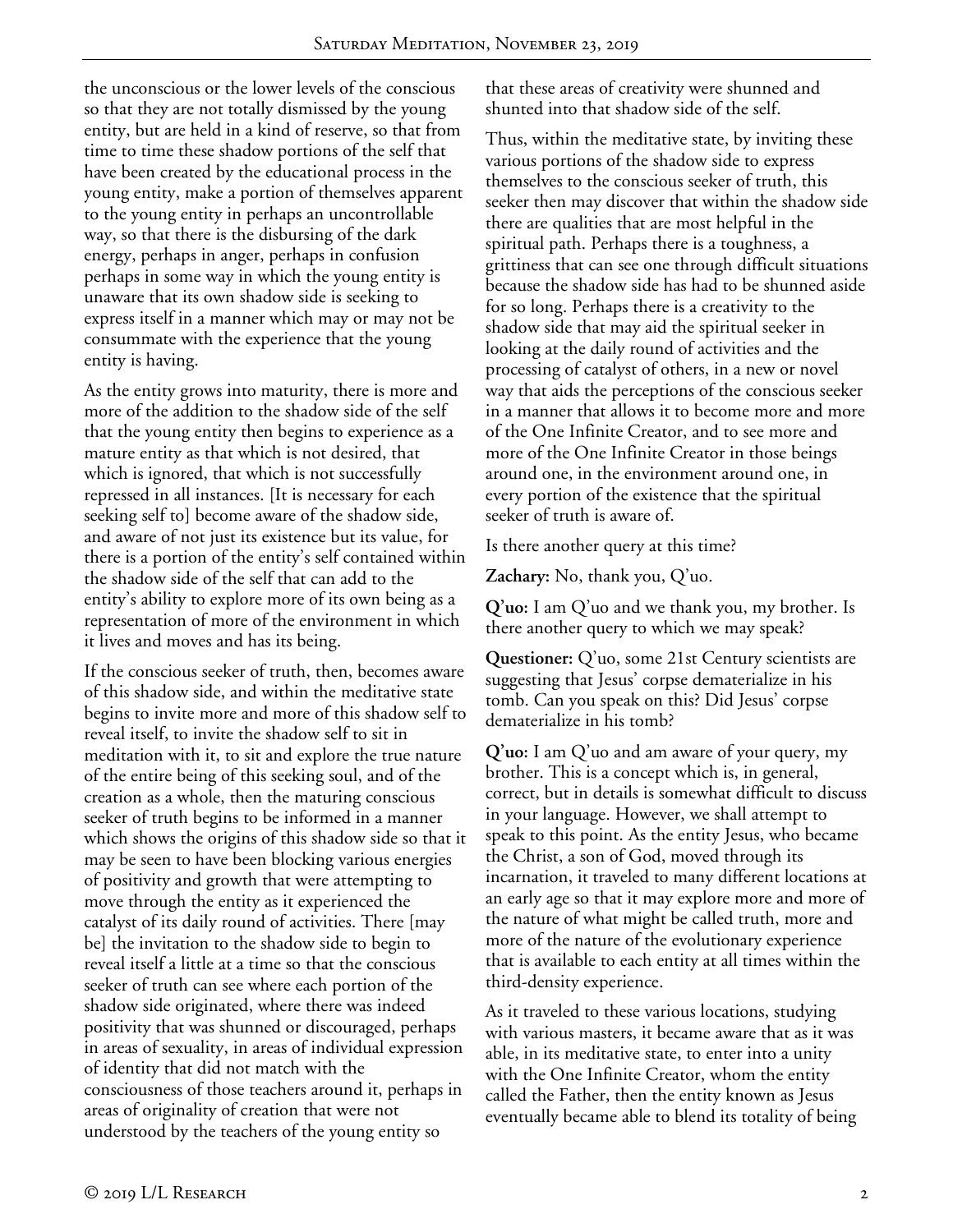with that which it called the Father, or which it saw as love. And as it was able to blend its beingness with the Father, with the creative principle of love, it then became that which it sought and in many cases, in the recordings of the words of the entity known to you as Jesus, this entity speaks as the Father. The entity speaks not just as the one known as Jesus, although in other locations it spoke as the entity Jesus who had access to becoming the Father.

Eventually, as this one known as Jesus was able to commune with the Father, this unity together became union, so that at the time of its crucifixion and burial, it was one with the Father, and was able to dissolve one form and take up another, thusly, moving after its crucifixion and resurrection into various portions of the third-density illusion, being able then to shape itself as it was necessary to serve the purpose of its revealing itself to those disciples and followers of the entity while it was imparted within the third-density illusion.

Is there a further query, my brother?

**Questioner:** Yes. The famous 20th Century psychic Edgar Cayce had said that Jesus's corpse had gone into other dimensions. Is this what you're speaking of?

**Q'uo:** I am Q'uo and am aware of your query, my brother. Yes, indeed, this is what we attempted to speak to, as we describe the various abilities of the one known as Jesus to enter into communion and then union with the Father, or with that principle it saw of as love. This is something it was able to do during the incarnation, and also after the incarnation.

Is there a further query, my brother?

**Questioner:** No, thank you, Q'uo.

**Q'uo:** I am Q'uo and we thank you, my brother. Is there another query at this time?

**Zachary:** I have a query, Q'uo. Jesus became the Christ, it is said, through a process of self-emptying. What role did the disciples play in enabling Jesus to become the Christ. Was the squaring effect any contributor to that?

**Q'uo:** I am Q'uo and am aware of your query, my brother. The one known as Jesus, as it traveled to distant lands for a great portion of its early life experience, was able to master the ability to create these experiences of unity with the Father, or with

the concept of love, the creative principle. As it was able to do this on its own, it then learned that there was a certain kind of technique that it could teach to others that would be a portion of their learning process as they desired to become disciples and were accepted as disciples by the one known as Jesus.

This entity, then, as it interacted with not only the twelve, but many others as well who were not what you would call primary disciples, but who, indeed, followed the one known as Jesus in a literal sense as he moved about the regions of what is now called the Holy Land, to share the message of unity, of love and of light, with all those who had ears to hear, and hearts to understand.

Thus, these entities who followed the one known as Jesus were taught some of the secrets of the seeking of unity with the One Infinite Creator. As they were able to, in some degree, learn these secrets and master them to an extent, then this had a kind of resonance effect upon the one known as Jesus, so that by teaching what it knew, and receiving from those it taught, the learning, it was able to blend more of its beingness with these entities who were the disciples and also with the One Infinite Creator with whom it had become one in certain lengths of time, shall we say, so that from time to time, this experience of unity would come unto the one known as Jesus, much like a cloak or a garment put upon a being to warm it, to enliven it, to enhance its experience of the One Infinite Creator.

Thusly, there was an intensification of what Jesus had already learned when Jesus, then, was able to give to those disciples certain portion of those teachings that were able to allow them to do in some measure that which the one known as Jesus had done in completeness.

Is there a further query, my brother?

**Zachary:** One brief follow-up, Q'uo. It is said that that secret teaching that Jesus conveyed to his disciples was Kriya Yoga, is that correct?

**Q'uo:** I am Q'uo and am aware of your query, my brother. In general, this is mostly correct, although at that time it was not described as that particular type of yoga. However, many other entities throughout the history succeeding from the times of the one known as Jesus, have found this particular type of yoga in their own experience, or in the experience of others who became their teachers who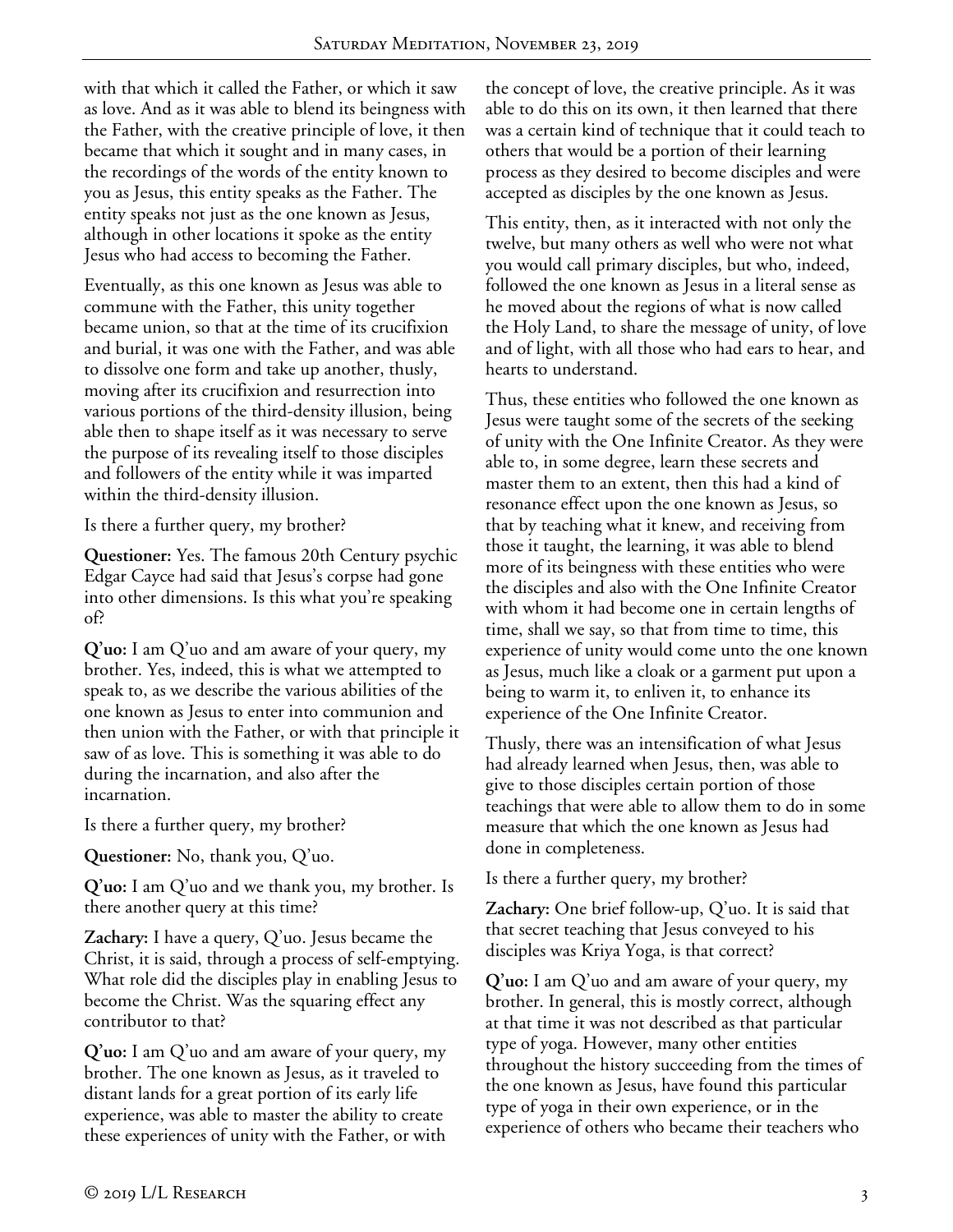had learned of this type of yoga in a, what you might call, trickle down fashion from other teachers so that there were some alterations or changes made to this type of yoga that eventually has evolved into that which you know as Kriya Yoga.

Is there a further query, my brother?

**Zachary:** Can Q'uo articulate the purest technique, or the technique used by Christ to achieve selfrealization?

**Q'uo:** I am Q'uo and am aware of your query, my brother. We find that there is not in our awareness the sound vibration complexes that are available to correctly imbue this type of yoga with the purity with which the one known as Jesus practiced it. We can only suggest that this type of yoga is that which seeks to be able to use the breath as that which is most salient in the practice of this yoga, so that the breath is utilized in a sense which allows the activation of all of the energy centers, in seriatim fashion, one after the other, so that eventually, both the indigo and violet-centers may be activated to the extent that there is a union for the time of the practice of the yoga of the practitioner and the One Infinite Creator. Thus, this type of yoga is that which is true union with the One.

Is there a further query, my brother?

**Zachary:** No, thank you, Q'uo.

**Q'uo:** I am Q'uo and we thank you once again, my brother.

Is there another query at this time?

**Questioner:** Q'uo, the famous 20th Century psychic, Edgar Cayce, once said that there is a fine line between being an angel and being a devil, and the desired task of a soul is to get itself psychologically precisely into the divine middle, and that anything to the left or anything to the right is off the divine middle, and therefore not of the divine. Can you speak on this?

**Q'uo:** I am Q'uo and am aware of your query, my brother. We would suggest that this type of envisioning of the path to the One Infinite Creator is a valid path. However, there may be times during which the seeker of truth begins to express more and more of the positive, or light-filled path than the darker, or receptive path. There is the opportunity to express both that which is radiant and that which is absorbent in each instances of the seeker of truth's

seeking of the One Infinite Creator. We would suggest that as the seeker of truth travels this path, it is most helpful to seek first, to become that which is radiant, that which is positive, that which is unity with all of the creation, for this allows the further experience of the entirety of the creation to become available to the seeker of truth. The seeker of truth which has mastered the positive path may then begin to experience and express that which is absorbent so that it pursues what seems to be a negative path, but is that which is exploring the light within the darkness to discover that the darkness does not overcome the light.

If the negative path is that which is first expressed and experienced, there comes a time much further along the seeker of truth's path of seeking during which this experience of the light and the dark is available, that is, within the sixth density of the illusion of the One Infinite Creator, where it is discovered by the negatively oriented entities that have attempted to absorb all about them, all the power about them, in order to control those about them, can go no further until they see that all they control is the One Infinite Creator seen as the self, and the self is seen not just as the individual self, but the self of all other beings which have been controlled or attempted to be controlled by the path of the seeker of negative wisdom.

Thus, we suggest to each seeker of truth that the positive path is the path that is most easily followed, and offers the least distortion to the seeker of truth.

Is there a further query, my brother?

**Questioner:** No, Q'uo, thank you.

**Q'uo:** We are Q'uo and we thank you, my brother. Is there a further query at this time?

**Austin:** Q'uo, you've probably spoken to this before, and it's always good to get another perspective. If an entity is serving others because it feels good to them and they get a sense of satisfaction out of it, is this still polarizing positively, and if it is, is it less pure than serving others, not because of self-satisfaction, but strictly out dedication to the path of service to others?

**Q'uo:** I am Q'uo and am aware of your query, my brother. We find this to be a very interesting query, because in each seeker of truth's beginning path upon the positive path, there is the desire to serve